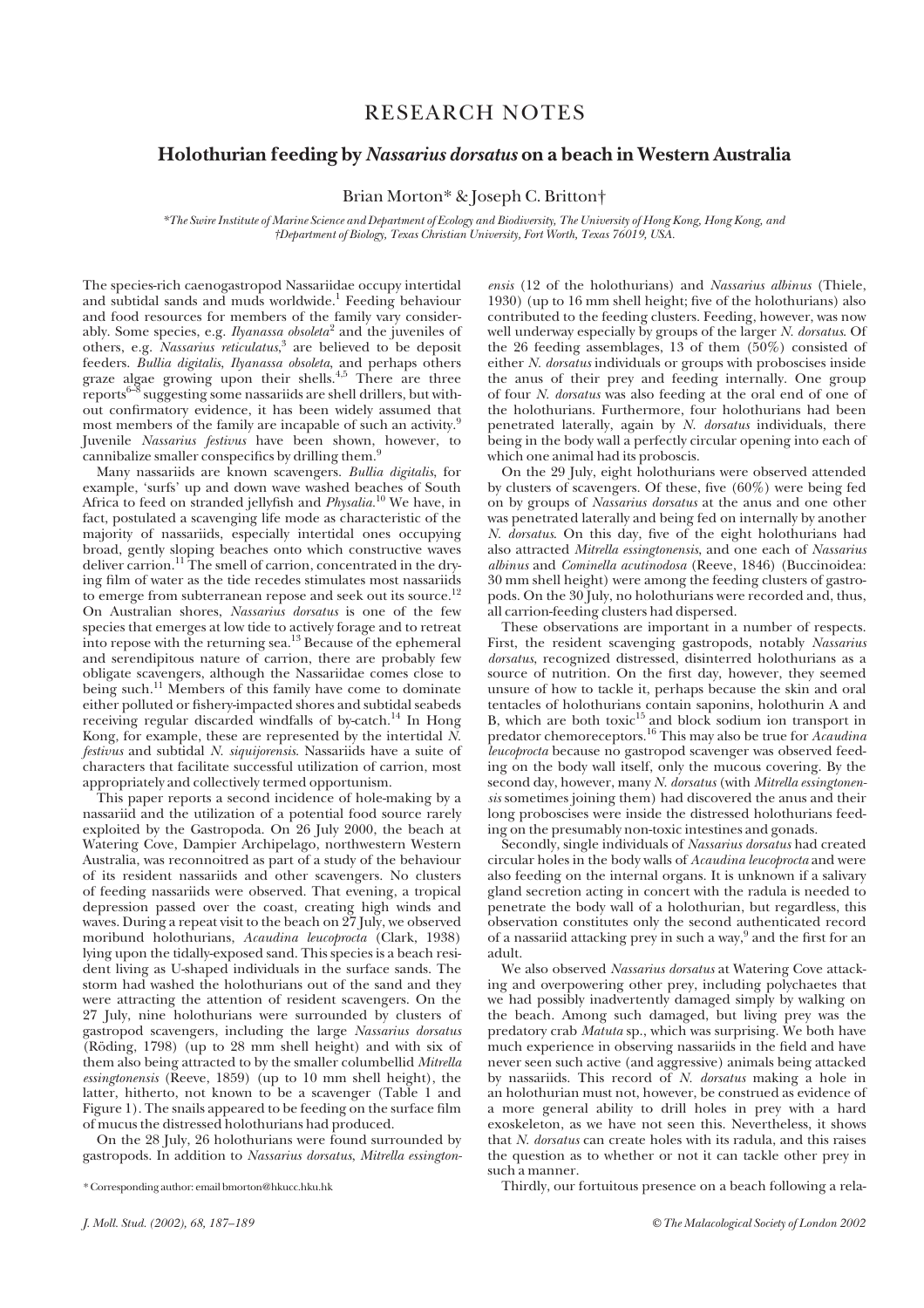#### RESEARCH NOTES

| Table 1. Records of scavengers feeding on moribund holothurians (Acaudina leucoprocta) at Watering Cove, Dampier |  |  |  |
|------------------------------------------------------------------------------------------------------------------|--|--|--|
| Archipelago, Western Australia, 27–29 July 2000 following a storm.                                               |  |  |  |

|                                                          | N        | a        | s              |         | s |  |
|----------------------------------------------------------|----------|----------|----------------|---------|---|--|
|                                                          | d        | $\cal O$ | r              | s       | а |  |
| 27 July 2000                                             |          |          |                |         |   |  |
| Numbers of holothurians attacked                         | 9        | 6        | 0              | 0       |   |  |
| Mean number of scavengers per holothurian $(\pm SD)$     | 6.7(4.1) | 1.2(0.4) |                |         |   |  |
| Maximum numbers per holothurian                          | 13       | 2        |                |         |   |  |
| Minimum numbers per holothurian                          | 2        |          |                |         |   |  |
| Total numbers on holothurians for day                    | 60       | 7        |                |         |   |  |
| Total anal feeding, oral feeding, and drilling body wall | 0, 0, 0  | 0, 0, 0  |                |         |   |  |
| 28 July 2000                                             |          |          |                |         |   |  |
| Numbers of holothurians attacked                         | 26       | 12       | 5              | 0       |   |  |
| Mean number of scavengers per holothurian $(\pm SD)$     | 5.5(3.1) | 1.6(0.9) | 1.4(0.5)       |         |   |  |
| Maximum numbers per holothurian                          | 12       | 4        | 2              |         |   |  |
| Minimum numbers per holothurian                          | 1        | 1        | 1              |         |   |  |
| Total numbers on holothurians for day                    | 142      | 19       | $\overline{7}$ |         |   |  |
| Total anal feeding, oral feeding, and drilling body wall | 26, 4, 4 | 0, 0, 0  | 0, 0, 0        |         |   |  |
| 29 July 2000                                             |          |          |                |         |   |  |
| Numbers of holothurians attacked                         | 8        | 5        |                |         |   |  |
| Mean number of scavengers per holothurian $(\pm SD)$     | 3.1(2.0) | 2.8(2.0) |                |         |   |  |
| Maximum numbers per holothurian                          | 6        | 5        |                |         |   |  |
| Minimum numbers per holothurian                          |          |          |                |         |   |  |
| Total numbers on holothurians for day                    | 25       | 14       |                |         |   |  |
| Total anal feeding, oral feeding, and drilling body wall | 13, 0, 1 | 0, 0, 0  | 0, 0, 0        | 0, 0, 0 |   |  |

tively mild natural perturbation has shown that nassariids are efficient scavengers of the resulting disinterred and moribund casualties. This may be the first record of nassariids cleaning up a beach after a natural perturbation, as opposed to the now well known phenomenon of doing it after human-induced ones.11,14

Only a few nassariids are known to feed on living prey, i.e. *Bullia digitalis*4 and *Ilyanassa obsoleta*, <sup>5</sup> but not by making holes. Similarly, holothurians are the prey of few predators, mostly fishes, starfish, and crustaceans.17 They are, however, the exclusive prey of species of *Tonna* (Gastropoda: Tonnidae),18,19 which do not drill, but rather ingest their prey whole.<sup>20</sup> The columbellid *Amphissa columbiana* was observed scavenging either dead or damaged holothurians (*Psolus chitonoides*) in the field, as with *Mitrella essingtonesis* at Watering Cove, but when offered the same species in the laboratory it would not feed, even after several days without food.<sup>21</sup> *Charonia variegata* was also cited as a holothurian predator in Jamaica, $^{22}$  and in Trinidad and Tobago it feeds on species of *Synapta* and *Cucumaria.*<sup>23</sup> Similarly, a high frequency of holothurian (*Trochodota maculata*) spicules have been identified in the gut contents of *Oliva tigridella* on shores in Queensland, Australia, and a single whole animal identified from one olive's foot pouch.<sup>24</sup> This study, therefore, is the only record of a holothurian being attacked by a nassariid making holes in the body wall, and one of only a few related to seacucumbers being attacked by a non-tonnid gastropod.

### ACKNOWLEDGEMENTS

We are grateful to the staff, notably F. E. Wells, D. S. Jones, and M. Hewitt, of the Western Australian Museum, Perth, for organizing our visits to Watering Cove.

#### **REFERENCES**

- 1. CERNOHORSKY, W.O. 1984. *Bull. Auckland Inst. Mus*., **14**: 1–356.
- 2. SCHELTEMA, R.S. 1964. *Chesapeake Sci*., **5**: 161–166.
- 3. TALLMARK, B. 1980. *Mar. Ecol. Prog. Ser*., **3**: 51–62.
- 4. HARRIS, S.A., DA SILVA, F.M., BOLTON, J.J. & BROWN, A.C. 1986. *Malacologia*, **27**: 299–305.
- 5. CURTIS, L.A. & HURD, L.E. 1979. *J. Exp. Mar. Biol. Ecol.,* **41**: 289–297.
- 6. FISCHER, P.H. 1962. *J. Conchyliol*, **102**: 68–78.
- 7. REYMENT, R.A. 1966. *Palaeogeogr. Palaeoclimatol. & Palaeoecol*., **2**: 81–102.
- 8. ILINA, L.G. 1987. *J. Paleont*., **21(**3): 23–30.
- 9. MORTON, B. & CHAN, K. 1997. *J. Moll. Stud*., **63**: 476–478.
- 10. BROWN, A.C., STENTON-DOZEY, J.M.E. & TRUEMAN, E.R. 1989. *Adv. Mar. Biol*., **25**: 179–247.
- 11. BRITTON, J.C. & MORTON, B. 1994. *Oceanogr. Mar. Biol. Ann. Rev*., **32**:369–434.
- 12. CRISP, M. 1979. *Malacologia*, **18**: 445–447.
- 13. MCKILLUP, S.C. & MCKILLUP, R.V. 1997. *Mar. Ecol. Prog. Ser*., **148**: 109–114.
- 14. MORTON, B. 1995. In: *Proceedings of the Second International Conference on the Marine Biology of the South China Sea, Guangzhou, China 1993* (B. MORTON, XU GONGZHAO, ZOU RENLIN, PAN JINPEI & CAI GUOXIONG, eds), 1–15. World Publishing Corporation, Beijing.
- 15. ANISIMOV, M.M., PROKOFIEVA, N.G., KOROTKIKH, L.Y., KAPUSTINA, I.I. & STONIK, V.A. 1980. *Toxicon*, **18**: 221–223.
- 16. HODGSON, E.S. 1981. In: *The Reef and Man*. *Proceedings of the Fourth International Coral Reef Symposium*, **2**: 563–568.
- 17. FRANCOUR, P. 1997. *Invert. Biol.*, **116**: 52–60.